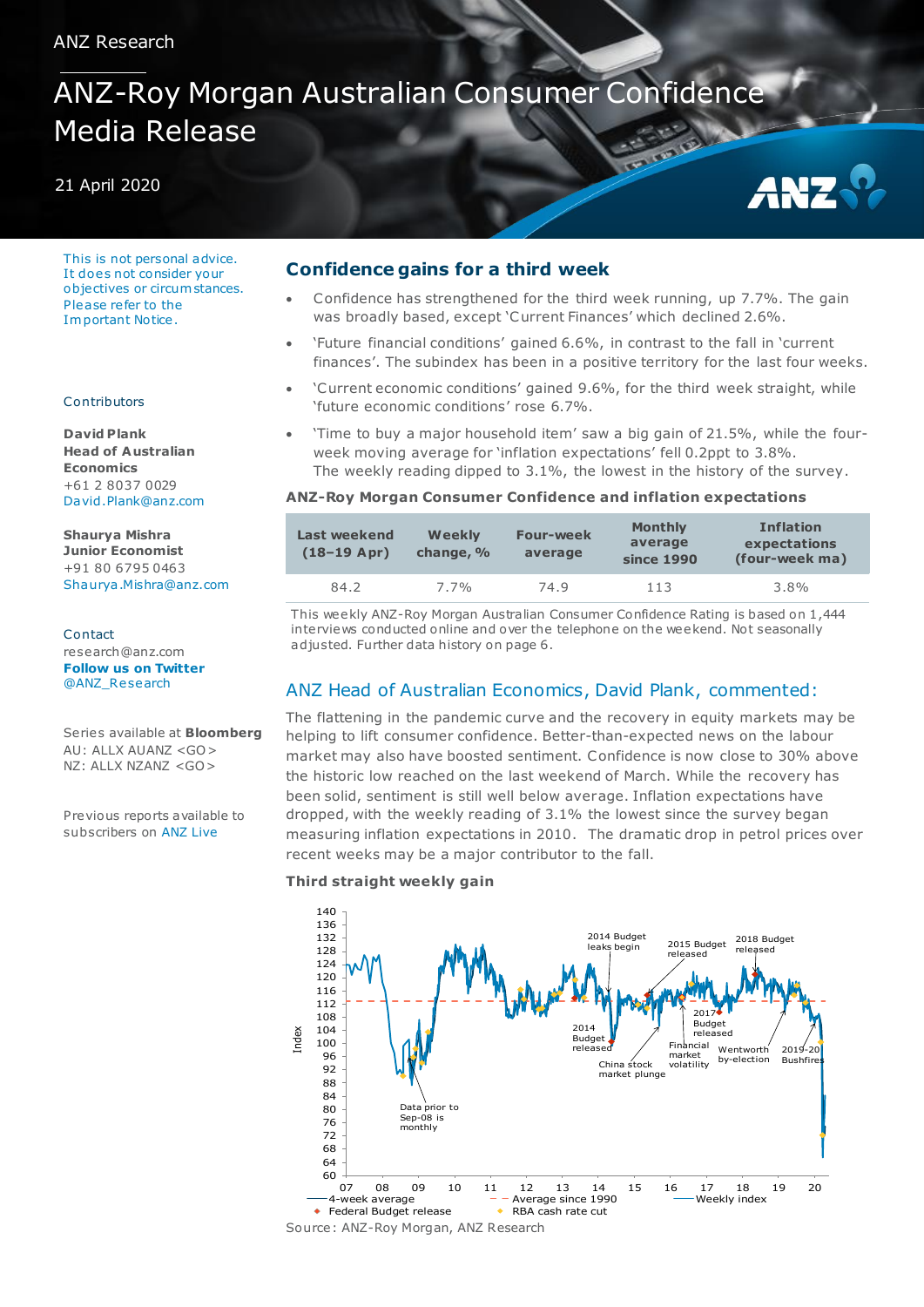

**Figure 1. 'Financial' and 'economic' conditions rise in unison**

Note: \*Financial conditions index is an average of 'financial situation compared to a year ago' and 'financial situation next year' sub-indices. \*\*Economic conditions index is an average o f 'economic conditions in 12 months' and 'economic conditions in five years' sub-indices.



**Figure 2. 'Current finances' declines 2.6%**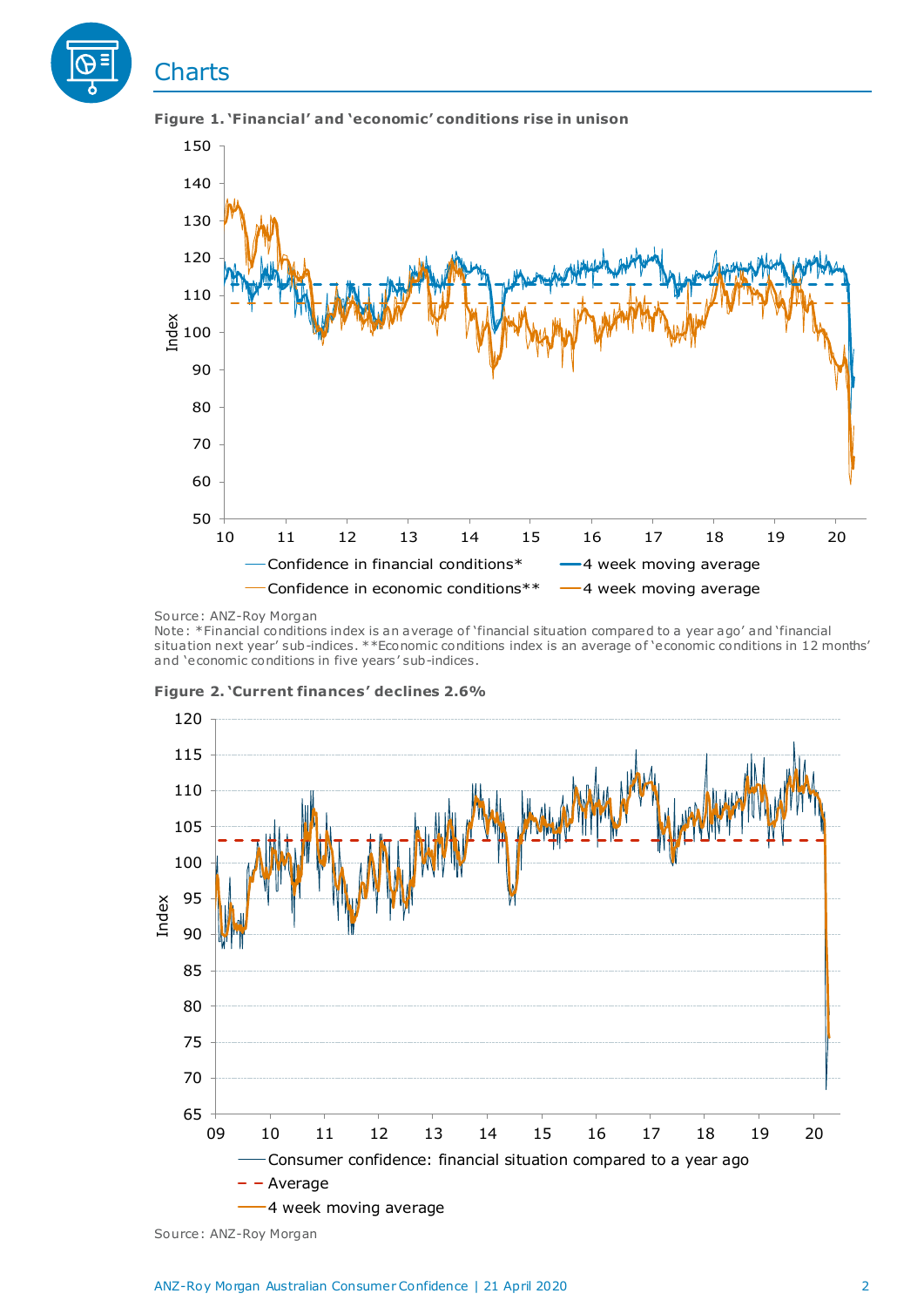



**Figure 3. 'Future financial conditions' gains 6.6%, its fourth straight weekly gain**

Source: ANZ-Roy Morgan

**Figure 4. 'Current economic conditions' gains**

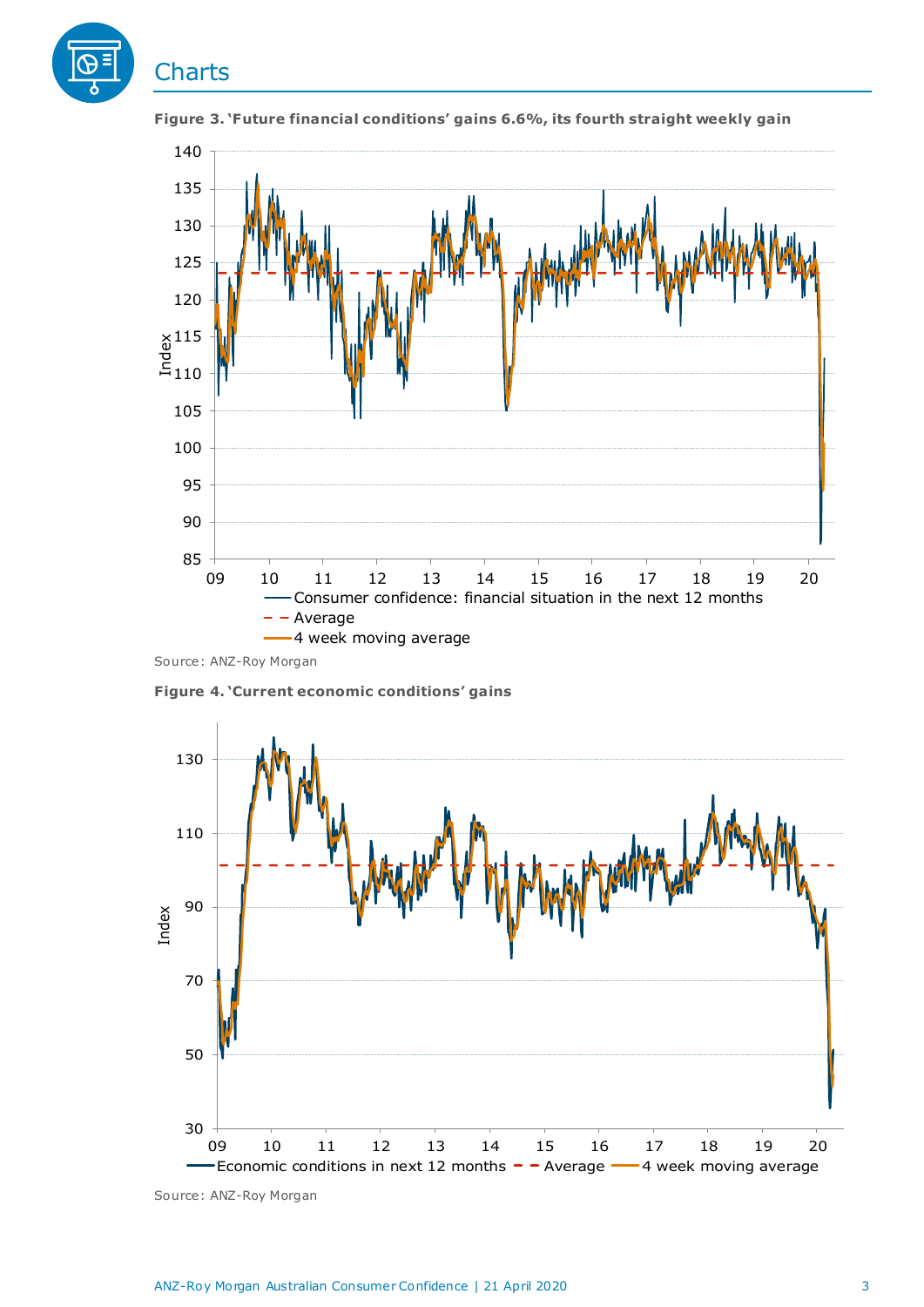

**Figure 6. 'Time to buy a household item' jumps a massive 21.5% but is still below the long-term average**



Source: ANZ-Roy Morgan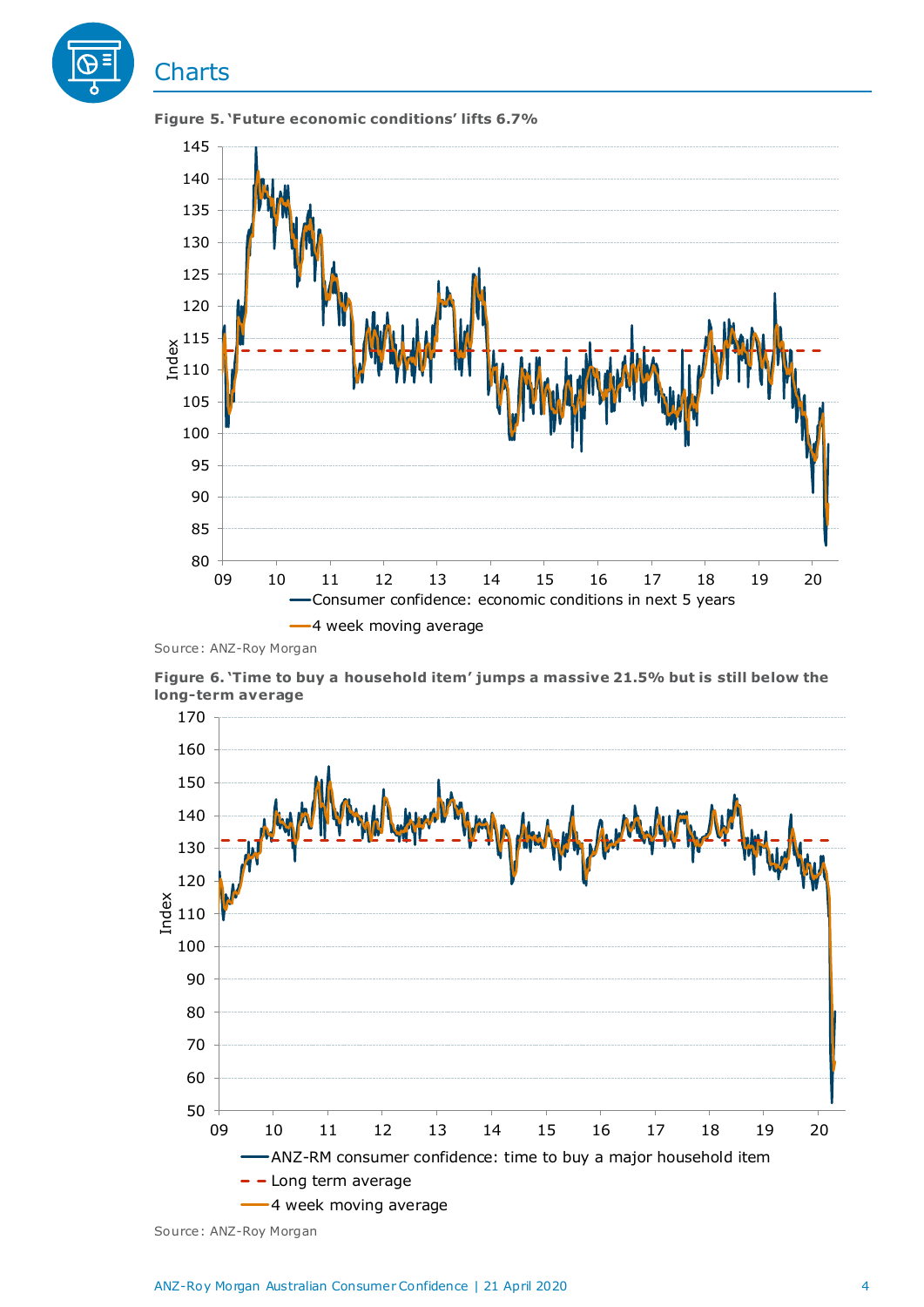





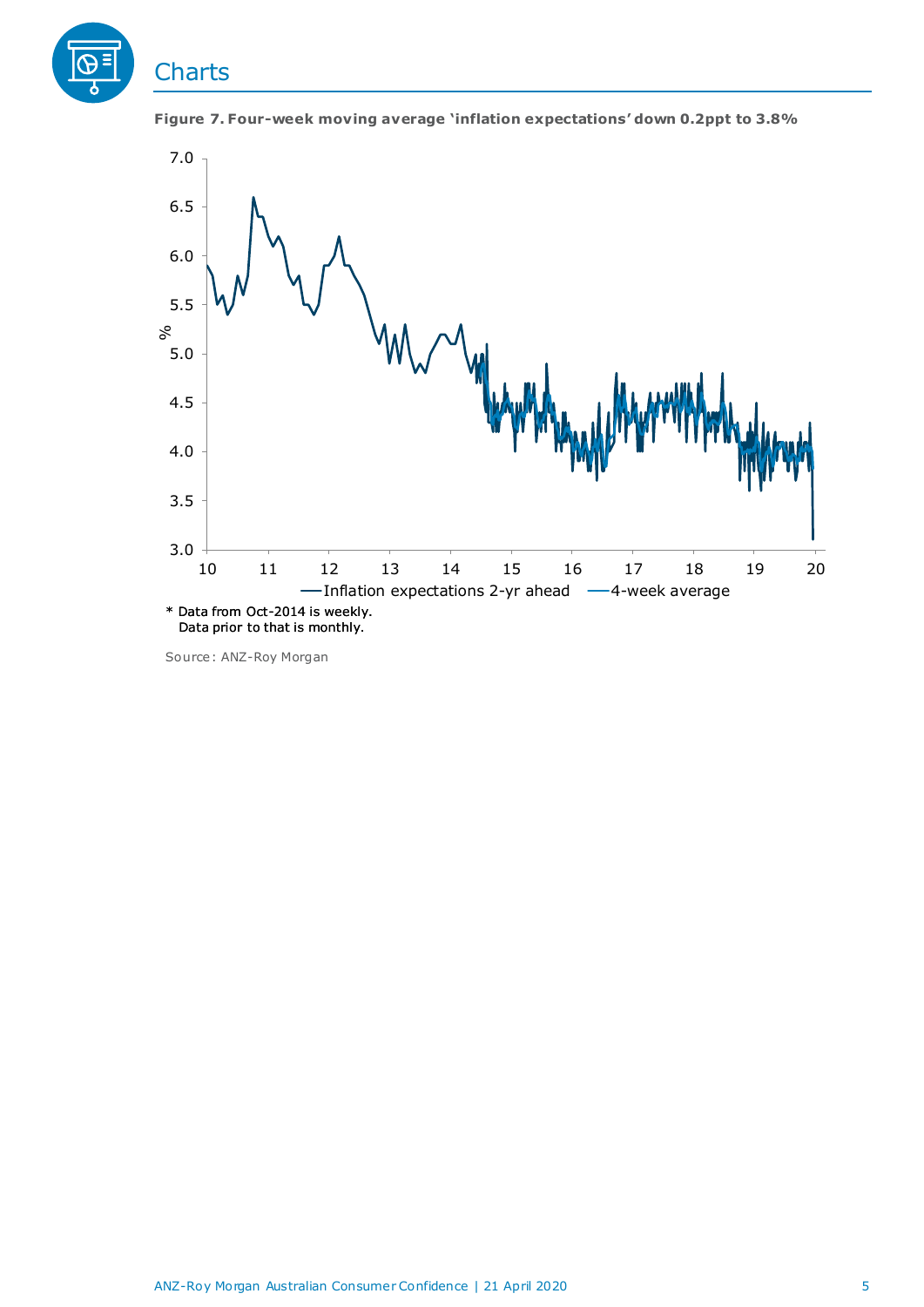

|                  | <b>Headline index</b>   |                   |                                                        | <b>Subindicies</b>                     |                                        |                                                        | <b>Inflation Expectations</b>                  |                                                            |  |
|------------------|-------------------------|-------------------|--------------------------------------------------------|----------------------------------------|----------------------------------------|--------------------------------------------------------|------------------------------------------------|------------------------------------------------------------|--|
|                  | <b>Last week moving</b> | 4-week<br>average | 1. Financial<br>situation<br>compared to<br>a year ago | 2. Financial<br>situation<br>next year | 3. Economic<br>conditions<br>next year | 4.<br><b>Economic</b><br>conditions<br>next 5<br>years | 5. Time to<br>buy a major<br>household<br>item | <b>6. Inflation</b><br>expectations 2-year<br>ahead $(% )$ |  |
| <b>Avg since</b> |                         |                   |                                                        |                                        |                                        |                                                        |                                                |                                                            |  |
| 2001             | 116                     | ÷,                | 103                                                    | 124                                    | 105                                    | 113                                                    | 134                                            | ÷,                                                         |  |
| <b>2011 avg</b>  | 114                     | ä,                | 97                                                     | 117                                    | 101                                    | 116                                                    | 140                                            | 6.0                                                        |  |
| <b>2012 avg</b>  | 113                     | ä,                | 99                                                     | 118                                    | 97                                     | 113                                                    | 138                                            | 5.8                                                        |  |
| 2013 avg         | 119                     | ä,                | 104                                                    | 128                                    | 106                                    | 118                                                    | 139                                            | 5.0                                                        |  |
| <b>2014 avg</b>  | 111                     | ÷,                | 104                                                    | 121                                    | 94                                     | 106                                                    | 132                                            | 4.9                                                        |  |
| <b>2015 avg</b>  | 112                     | $\sim$            | 107                                                    | 124                                    | 94                                     | 106                                                    | 131                                            | 4.4                                                        |  |
| <b>2016 avg</b>  | 115                     | ÷,                | 109                                                    | 127                                    | 99                                     | 108                                                    | 134                                            | 4.1                                                        |  |
| <b>2017 avg</b>  | 114                     | $\Box$            | 105                                                    | 124                                    | 100                                    | 105                                                    | 135                                            | 4.4                                                        |  |
| <b>2018 avg</b>  | P.<br>119               | ä,                | 108                                                    | 126                                    | 109                                    | 113                                                    | 135                                            | 4.4                                                        |  |
| <b>2019 avg</b>  | P.<br>114               | $\bar{a}$         | 109                                                    | 126                                    | 101                                    | 109                                                    | 126                                            | 4.0                                                        |  |
| $7 -$ Jul $-19$  | 117.6                   | 116.3             | 113.0                                                  | 127.1                                  | 103.3                                  | 110.9                                                  | 133.8                                          | 3.9                                                        |  |
| $14$ -Jul-19     | 115.9                   | 116.7             | 110.0                                                  | 125.2                                  | 102.3                                  | 108.0                                                  | 133.8                                          | 4.1                                                        |  |
| $21 -$ Jul-19    | 116.3                   | 117.2             | 113.1                                                  | 125.6                                  | 105.8                                  | 109.1                                                  | 127.9                                          | 4.2                                                        |  |
| $28 - Jul - 19$  | 118.5                   | 117.1             | 112.1                                                  | 127.1                                  | 111.9                                  | 109.1                                                  | 132.4                                          | 4.0                                                        |  |
| $4 - Aug-19$     | 115.8                   | 116.6             | 107.3                                                  | 124.7                                  | 105.1                                  | 113.2                                                  | 128.9                                          | 3.7                                                        |  |
| 11-Aug-19        | 115.5                   | 116.5             | 110.1                                                  | 127.7                                  | 100.6                                  | 112.9                                                  | 126.3                                          | 3.9                                                        |  |
| 18-Aug-19        | 112.8                   | 115.7             | 110.3                                                  | 128.5                                  | 96.8                                   | 104.0                                                  | 124.5                                          | 3.8                                                        |  |
| 25-Aug-19        | 114.1                   | 114.6             | 116.8                                                  | 124.7                                  | 95.4                                   | 104.2                                                  | 129.5                                          | 4.1                                                        |  |
| $1-Sep-19$       | 114.4                   | 114.2             | 113.0                                                  | 126.3                                  | 92.8                                   | 108.2                                                  | 131.7                                          | 4.2                                                        |  |
| <b>8-Sep-19</b>  | 113.3                   | 113.7             | 111.7                                                  | 128.5                                  | 94.1                                   | 110.1                                                  | 122.3                                          | 4.0                                                        |  |
| 15-Sep-19        | 109.3                   | 112.8             | 106.6                                                  | 122.3                                  | 93.5                                   | 101.7                                                  | 122.6                                          | 3.9                                                        |  |
| 22-Sep-19        | 110.1                   | 111.8             | 108.6                                                  | 124.3                                  | 96.9                                   | 102.7                                                  | 118.0                                          | 4.1                                                        |  |
| 29-Sep-19        | 114.7                   | 111.9             | 114.9                                                  | 129.1                                  | 98.3                                   | 107.0                                                  | 124.3                                          | 4.1                                                        |  |
| $6 - Oct - 19$   | 112.3                   | 111.6             | 109.5                                                  | 122.7                                  | 96.6                                   | 105.8                                                  | 126.8                                          | 4.1                                                        |  |
| 13-Oct-19        | 110.9                   | 112.0             | 109.7                                                  | 123.5                                  | 95.6                                   | 104.0                                                  | 121.9                                          | 4.1                                                        |  |
| $20 - Oct - 19$  | 111.6                   | 112.4             | 107.1                                                  | 124.0                                  | 95.9                                   | 102.9                                                  | 128.1                                          | 4.1                                                        |  |
| 27-Oct-19        | 110.4                   | 111.3             | 112.5                                                  | 124.5                                  | 92.1                                   | 99.0                                                   | 123.9                                          | 3.9                                                        |  |
| $3-Nov-19$       | 113.5                   | 111.6             | 114.3                                                  | 127.7                                  | 94.5                                   | 105.7                                                  | 125.5                                          | 3.9                                                        |  |
| 10-Nov-19        | 111.1                   | 111.7             | 110.6                                                  | 125.6                                  | 93.0                                   | 106.0                                                  | 120.6                                          | 4.1                                                        |  |
| 17-Nov-19        | 109.9                   | 111.2             | 110.9                                                  | 125.8                                  | 90.6                                   | 100.8                                                  | 121.1                                          | 3.8                                                        |  |
| 24-Nov-19        | 106.8                   | 110.3             | 110.8                                                  | 120.3                                  | 89.4                                   | 96.2                                                   | 117.1                                          | 3.8                                                        |  |
| $1 - Dec-19$     | 108.1                   | 109.0             | 109.0                                                  | 125.4                                  | 85.7                                   | 97.2                                                   | 123.3                                          | 4.1                                                        |  |
| <b>8-Dec-19</b>  | 109.0                   | 108.5             | 110.1                                                  | 120.5                                  | 89.0                                   | 99.8                                                   | 125.6                                          | 3.9                                                        |  |
| 15-Dec-19        | 108.0                   | 108.0             | 108.4                                                  | 124.9                                  | 90.4                                   | 98.6                                                   | 117.6                                          | 4.1                                                        |  |
| $5 - Jan-20$     | 106.2                   | 107.8             | 112.7                                                  | 125.3                                  | 78.7                                   | 90.6                                                   | 123.3                                          | 3.7                                                        |  |
| 12-Jan-20        | 107.3                   | 107.6             | 106.5                                                  | 126.0                                  | 83.5                                   | 98.4                                                   | 121.9                                          | 3.8                                                        |  |
| 19-Jan-20        | 108.3                   | 107.5             | 110.1                                                  | 122.9                                  | 85.3                                   | 95.4                                                   | 127.6                                          | 4.1                                                        |  |
| 26-Jan-20        | 108.0                   | 107.5             | 109.5                                                  | 123.5                                  | 83.8                                   | 98.7                                                   | 124.5                                          | 4.0                                                        |  |
| <b>2-Feb-20</b>  | 108.5                   | 108.0             | 109.8                                                  | 123.1                                  | 85.6                                   | 96.2                                                   | 127.8                                          | 4.2                                                        |  |
| <b>9-Feb-20</b>  | 107.8                   | 108.2             | 106.5                                                  | 127.8                                  | 82.1                                   | 101.3                                                  | 121.4                                          | 3.9                                                        |  |
| 16-Feb-20        | 109.1                   | 108.4             | 108.6                                                  | 127.7                                  | 87.4                                   | 101.3                                                  | 120.3                                          | 3.9                                                        |  |
| 23-Feb-20        | 108.3                   | 108.4             | 104.3                                                  | 121.1                                  | 89.5                                   | 104.0                                                  | 122.4                                          | 4.1                                                        |  |
| 1-Mar-20         | 104.8                   | 107.5             | 108.3                                                  | 122.2                                  | 74.6                                   | 101.0                                                  | 117.8                                          | 4.1                                                        |  |
| 8-Mar-20         | 100.4                   | 105.7             | 104.0                                                  | 117.8                                  | 68.6                                   | 102.7                                                  | 109.1                                          | 4.1                                                        |  |
| 15-Mar-20        | 100.0                   | 103.4             | 107.1                                                  | 117.2                                  | 62.2                                   | 104.9                                                  | 108.9                                          | 4.0                                                        |  |
| 22-Mar-20        | 72.2                    | 94.4              | 81.5                                                   | 87.0                                   | 39.1                                   | 84.9                                                   | 68.4                                           | 3.8                                                        |  |
| 29-Mar-20        | 65.3                    | 84.5              | 68.4                                                   | 87.5                                   | 35.4                                   | 82.9                                                   | 52.1                                           | 4.3                                                        |  |
| $5 - Apr - 20$   | 71.9                    | 77.4              | 74.4                                                   | 97.5                                   | 44.1                                   | 82.4                                                   | 61.2                                           | 4.1                                                        |  |
| 12-Apr-20        | 78.2                    | 71.9              | 80.9                                                   | 105.2                                  | 46.9                                   | 92.1                                                   | 66.1                                           | 3.8                                                        |  |
| 19-Apr-20        | 84.2                    | 74.9              | 78.8                                                   | 112.1                                  | 51.4                                   | 98.3                                                   | 80.3                                           | 3.1                                                        |  |